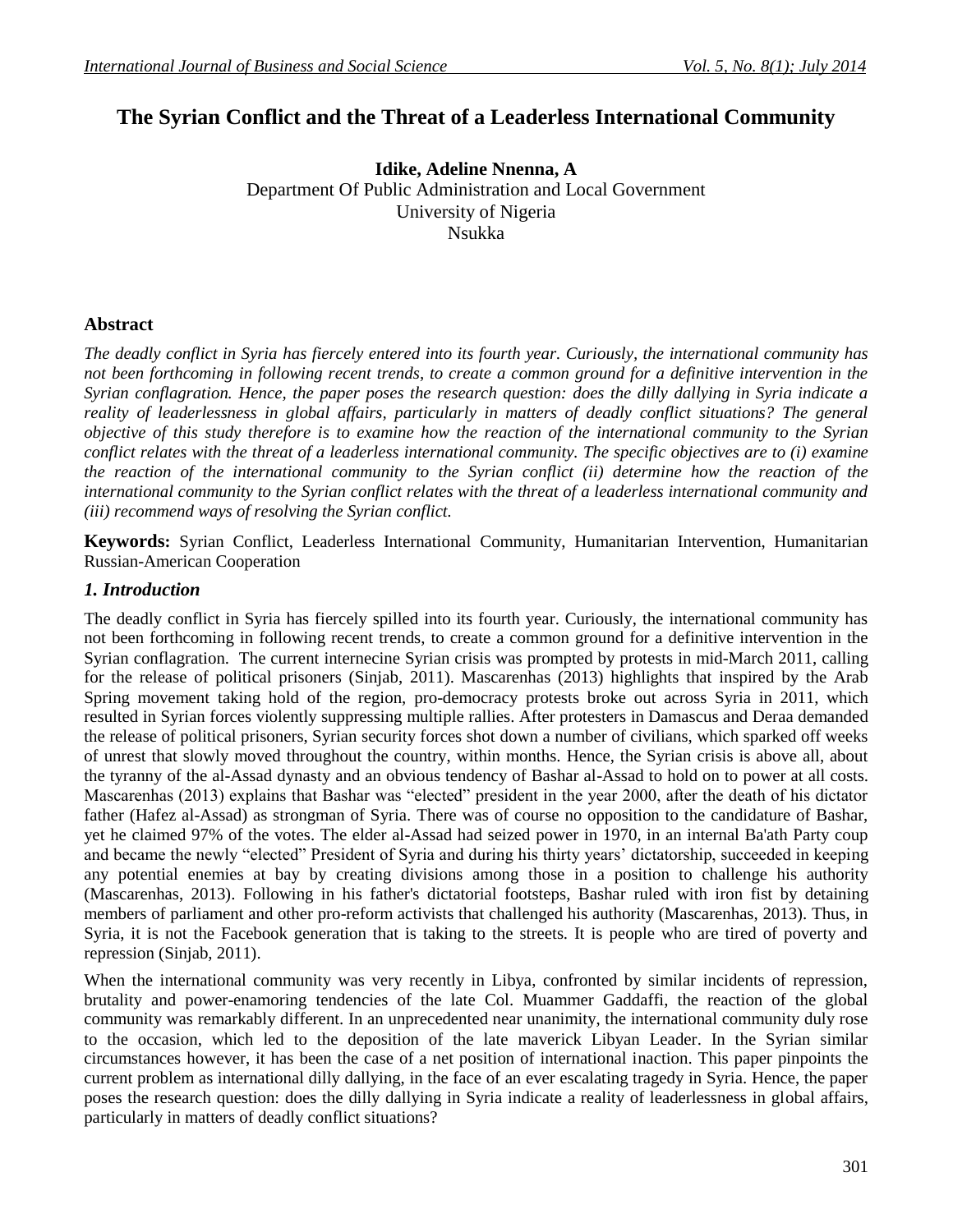The general objective of this study therefore, is to examine how the reaction of the international community to the Syrian conflict, relates with the threat of a leaderless international community. The specific objectives are to (i) examine the reaction of the international community to the Syrian conflict (ii) determine how the reaction of the international community to the Syrian conflict relates with the threat of a leaderless international community and (iii) recommend ways of resolving the Syrian conflict. The theoretical framework for the study is the theory of humanitarian intervention. The study's methodology is logical argumentation.

# *2. Critical Dimensions of the Conflict in Syria*

## **2.1. The Dictatorship of Bashar al-Assad**

We have already made reference to the dictatorial tendencies of the al-Assad dynasty. In the particular case of Bashar al-Assad, Seifert (2013) opines: at an early point in his presidency, Bashar was seen as a reformer and a force of positive change in the Middle East. Now, evidence is mounting that he is behind the chemical weapons attack, which killed 1,400 people just outside Damascus with the UN classifying the attack as ''a war crime''. The Civil War has cost over 100,000 people their lives and has led to over 2 million refugees fleeing Syrian territory. Following his brother Bassel's death in 1994, Bashar entered the military academy in preparation for becoming his father's successor and achieved the rank of Colonel in the elite Republican Guard. In 1998, he took charge of the Syrian occupation of Lebanon and in 2000 he became President of Syria. Initially, Bashar al-Assad was seen internationally as a potential reformer. But Bashar soon returned to the more repressive policies of his father (Seifert, 2013). It is clear that Bashar al-Assad's upbringing and environment in which he was raised has had a significant impact on his development into the ruthless dictator that he is today (Seifert, 2013).

Applebaum (2014) further narrates as follows: in the  $20<sup>th</sup>$  century, dictators used starvation not just as a battle tactic but also to murder people who did not fit into their vision of an ideal society. Before resorting to more "industrial" methods, Hitler used starvation to kill Jews: Nazi soldiers shut them in ghettos, closed the doors, and [shot children who tried to smuggle food in,](http://www.ushmm.org/outreach/en/article.php?ModuleId=10007708) through the sewers. [Stalin used starvation to kill Ukrainian peasants:](http://gis.huri.harvard.edu/homepage/mapping-the-great-famine.html) Soviet soldiers confiscated their grain, forcibly removed food from their larders, and blocked roads, so nothing could reach them. As in the Middle Ages, the Jews of the Łódź ghetto and the peasants of Kharkiv district grew weak, lost their hair and teeth, and then died. Millions of people were thus murdered, without a whiff of sarin gas or a particle of plutonium. Nowadays, "death by forced starvation" sounds like something from an old newsreel. But it is not. Right now, in the  $21<sup>st</sup>$  century, the Syrian dictator, Bashar al-Assad is once again making use of it. While the international community is haggling over his chemical weapons, he is following the example of his medieval and his 20<sup>th</sup>-century predecessors and deliberately starving thousands of people to death (Applebaum, 2014). The situation in Syria therefore calls for humanitarian intervention.

#### **2.2. The Sectarian Angle to the Crisis**

Lekic (2012), citing a U.N. human rights report, highlights that Syria's civil war is increasingly turning into a sectarian conflict, pitting majority Sunni rebels against government forces, supported by the country's religious and ethnic minorities. While the sectarian divide is sharpest between the Sunnis and Allawite communities – from which most of the senior government and military leaders hail – other minority groups have been increasingly drawn into the conflict. The conflict has become overtly sectarian in nature. Almost all of the 80,000 Christians who used to live in the central town of Homs, the scene of intense fighting between the warring sides have fled to Damascus or Beirut. Jabhat al-Nusra, the largest grouping of foreign jihadists in Syria, is said to have a significant presence in Homs. Tveit (2013) decries the situation whereby religious communities are being targeted in acts of violence, aimed at dividing and manipulating the nation. This same scenario usually plays out in other conflict situations in the world. Religious leaders must rise in unison to fight against the penchant of man to fight for the gods. The refugee problems do not recognize religious divides. Refugees are refugees. Hence, this paper continues to opine that the situation in Syria requires humanitarian intervention.

Furthermore on the sectarian dimension to the crisis in Syria, Mestou (2012) posits: As part of its campaign against all pro-democracy activists, the Syrian regime has been persecuting Christian citizens and clergy, who take part in the revolution or help the revolutionaries. The Syrian regime issued instructions to all banks across the country to stop transactions with the Greek Orthodox Mariamite Church ,on charges of money laundering . This step was taken right after the church started receiving money from churches abroad, to support Syrian revolutionaries.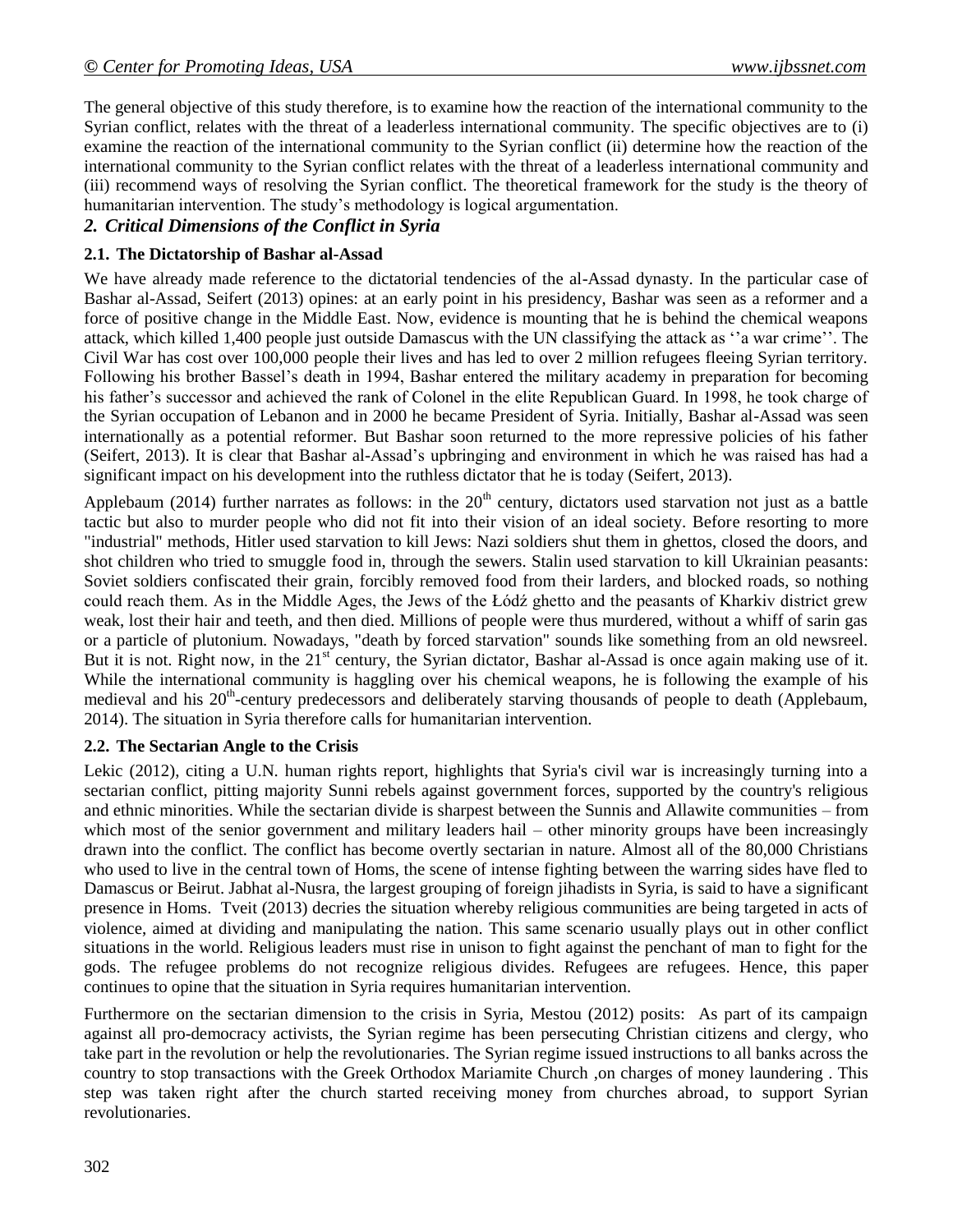Security forces allegedly killed Christian activist, Friday Hossam Mikhail for links with the Free Syrian Army and the Syrian army also allegedly killed Priest Basilius Nassar, although the State TV held terrorist groups accountable for his death. Nassar was believed to be delivering food to areas attacked by the Syrian army and was helping doctors out in Hama. Nassar was also believed to have been killed while rescuing a victim of an army attack in the Jarajmah neighborhood in Hama (Mestou, 2012).

Syrian forces also fired a non-explosive missile at the Convent of our Lady of Saidnaya, north of the capital Damascus, after knowing that its monks were involved in delivering medicine and supplies to bombed areas. In addition to delivering supplies to victims, several churches in Damascus and other Syrian cities have been giving lectures against the Syrian regime and its brutal repression of peaceful protestors. Individual Christian activists are also harassed by the regime, as many of them are summoned for interrogation on almost monthly basis while others receive threats, whether directly or through their family members, to stop taking part in the revolution or be killed. This drove several Christians to leave the country, like activist Yara Nosseir, who took part in protests and relief in Christian neighborhoods in Damascus, like al-Qasaa, Baba Toma, and Bab Sharqi. Christians were more outraged at the regime, after security forces attacked the historic Syriac Orthodox Um al-Zennar Church in Homs and stole its contents. This incident was followed by a remarkable participation of Christians in anti-regime protests. Anti-regime Christians have also established dozens of pages on the social networking website Facebook and which are all dedicated to posting news and videos about the revolution. However, many members of the Christian community in Syria still take the regime's side (Mestou, 2012). This fully suggests that sectarianism is diversionary from the central issues in the Syrian crisis, which critically borders on tyranny and its inhumanities. Hence, the situation in Syria calls for humanitarian intervention.

#### **2.3. The Fate of Women and Children in the Syrian Deadly Combustion**

ICRC (2009) has fully demonstrated that conflict increases the vulnerability of those who are already vulnerable, especially children. A child needs a family and a community that provide a nurturing and protective environment. The effects of war on the young can be devastating (ICRC, 2009). Indeed, in the Syrian deadly combustion, the effects of war on women and children have been monumentally tragic and devastating. As at the end of May 2013, more than 2.4 million Syrians were being hosted as refugees in Turkey, Lebanon, Iraq, Egypt and Jordan. There was a massive escalation of refugee arrivals in 2013, with the expectation that by the end of the year, over 3 million Syrians would have left their country. Incidentally, women and children make up three-quarters of the Syrian refugee population [\(unhcr.org/syrianrefugees/syria.php\)](http://data.unhcr.org/syrianrefugees/syria.php).

Mascarenhas (2013) further records that the [Zaatari Refugee Camp,](http://www.washingtonpost.com/world/kerry-meets-with-syrian-refugees-at-camp-in-jordan/2013/07/18/3464b752-ef7f-11e2-bed3-b9b6fe264871_story.html) about eight miles inside Jordan, on the Syrian border, is a tent city sprung from the desert. The Zaatari Camp is home to roughly 120,000-160,000 refugees, fleeing the civil war. It is largely a city of women and children. About 60,000 of the camp's residents are children. It has become Jordan's fifth-largest city. Hence, Mascarenhas (2013) argues that in the back-and-forth diplomatic and political saga, regarding the Syrian civil war, the human element has sometimes been left out and that the brewing humanitarian crisis in the region is yet another layer in this mass tragedy which has [claimed](http://www.guardian.co.uk/world/2013/jun/13/death-toll-syrian-conflict-93000) over 100,000 lives (6,000 of which have been children). UNICEF (2014) further reveals as follows: As the conflict in Syria approaches the end of its third year, the capacity of basic social services has reached a breaking point, with devastating impacts on millions of children. Unrelenting violence, massive population displacement and damage to infrastructure and essential services have left approximately 9.3 million people or 40 per cent of the population in need of humanitarian assistance. Nearly 6.5 million people have been displaced and are struggling to survive in increasingly desperate conditions and 4.27 million children have been directly affected by the crisis. Children who have been exposed to the horrors of war and have witnessed unspeakable cruelties are suffering from psychological distress. Children are paying the heaviest price. Close to 2.3 million boys and girls in Syria are still out of school or are at risk of dropping out of school. Lack of access to clean water, hygiene and sanitation, combined with deteriorating food security is raising serious concerns about the nutritional status of children. Over 200,000 children under 5 may be at risk of under nutrition. The collapsing health care and water systems are exposing children to infectious diseases. In November 2013, Syria confirmed 17 cases of wild poliovirus, the first confirmed cases since 1999 (UNICEF, 2014).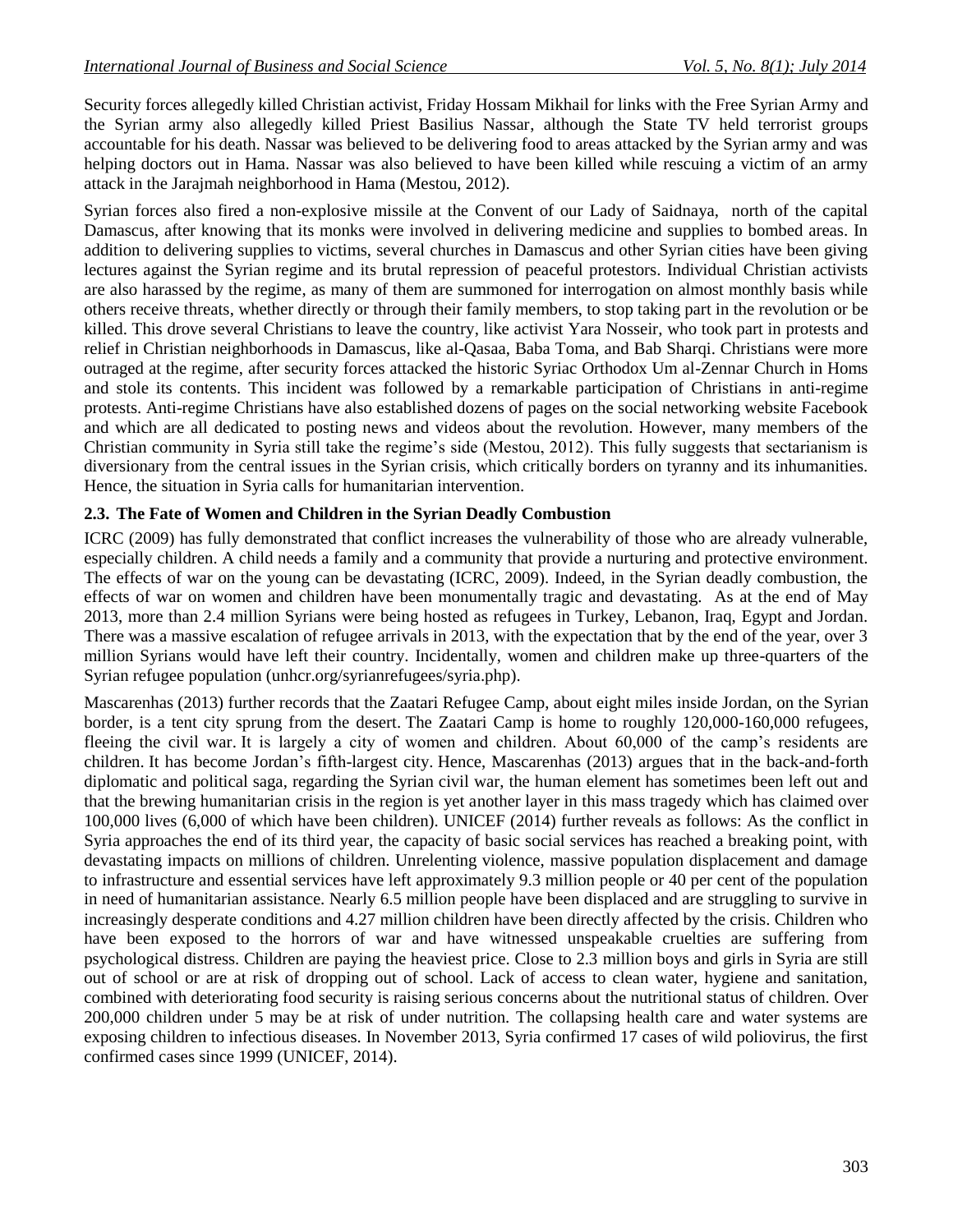Wolfe (2013) reports that the Syrian crisis has entailed a massive rape dimension. She highlights that although most coverage of the Syrian civil war tends to focus on the fighting between the two sides, this war, [like most,](http://www.womenundersiegeproject.org/conflicts) has a more insidious dimension: rape has been reportedly used widely as a tool of control, intimidation, and humiliation, throughout the conflict. And its effects, while not always fatal, are [creating a nation of traumatized](http://www.womenundersiegeproject.org/blog/entry/rape-is-shredding-syrias-social-fabric)  [survivors](http://www.womenundersiegeproject.org/blog/entry/rape-is-shredding-syrias-social-fabric) - everyone from the direct victims of the attacks to their children, who may have witnessed or been otherwise affected by what has been perpetrated on their relatives (Wolfe, 2013). Therefore, the continuing subjection of women and children to acts that indeed amount to bestiality, during violent conflicts and full-blown wars suggests that our world has not really made fundamental progress. Nagel (1972:127) posits: the policy of attacking the civilian population in order to induce an enemy to surrender or to damage his morale, seems to have been widely accepted in the civilized world and seems to be accepted still, at least if the stakes are high enough. It gives evidence of a moral conviction that the deliberate killing of noncombatants – women, children, and old people – is permissible if enough can be gained by it. This follows from the more general position that any means can in principle be justified if it leads to a sufficiently worthy end (Nagel, 1972:127). More than three decades after, the Syrian crisis supplies yet another evidence of the thinking that during violent conflicts, the deliberate killing of noncombatants – women, children, and old people – is permissible if enough can be gained by it. But what may be gained by warring factions of a nation-state, in decimating their own population and dehumanizing their women and children would remain difficult to understand. Nagel (1972:127) argued that this inclination seemed to have been widely accepted in the civilized world and seems to be accepted still. This paper opines that the world that accepts this form of bestiality can not in any way ever be described as a civilized world. And the paper further posits that the Syrian situation calls for humanitarian intervention.

#### **2.4. The United Nations and the Syrian Conflict**

Our presentation of the United Nations' actions on the Syrian matter relies extensively on Nichols (2014) as follows:

The U.N. Security Council has adopted five resolutions linked to Syria's three-year civil war, while [Russia](http://www.reuters.com/places/russia?lc=int_mb_1001) and [China](http://www.reuters.com/places/china?lc=int_mb_1001) have blocked another three attempts at action by the 15-member body. The fifth resolution, aims to boost humanitarian access in [Syria.](http://www.reuters.com/places/syria?lc=int_mb_1001) It threatens to take "further steps" in the case of non-compliance, demands crossborder aid access and condemns rights abuses by the Syrian government and opposition armed groups. The previously vetoed and adopted Security Council resolutions on [Syria](http://www.reuters.com/places/syria?lc=int_mb_1001) are: Veto One - October 4, 2011: [Russia](http://www.reuters.com/places/russia?lc=int_mb_1001) and [China](http://www.reuters.com/places/china?lc=int_mb_1001) blocked a European-drafted U.N. Security Council Resolution condemning Syria and hinting it could face sanctions if its bloody crackdown on protesters continues. The draft resolution received nine votes in favor and four abstentions from [Brazil,](http://www.reuters.com/places/brazil?lc=int_mb_1001) [India,](http://in.reuters.com/?lc=int_mb_1001) Lebanon and South Africa. The failed resolution was a watered-down version of previous drafts that had threatened Syria with sanctions if it ignored international demands that it halt its crackdown on protesters. Later drafts removed the word sanctions, though this was not enough to satisfy Russia and China. Veto Two - February 4, 2012: Russia and China vetoed a Western-and Arab-driven draft resolution endorsing an Arab League plan for Syrian President Bashar al-Assad, to hand over power to a deputy, to make way for a transition towards democracy. The remaining 13 members of the council voted in favor of the draft resolution. Russia complained that the draft resolution was an improper and biased attempt at "regime change" in Syria. Veto Three - July 19, 2012: Russia and China vetoed a Western-backed resolution that threatened Syrian authorities with sanctions, if they did not halt the violence. The resolution - to extend for 45 days a U.N. mission in Syria observing a failed ceasefire - received 11 votes in favor, while South Africa and [Pakistan](http://www.reuters.com/places/pakistan?lc=int_mb_1001) abstained (Nichols, 2014).

Adopted One - April 14, 2012: The U.N. Security Council unanimously agreed to deploy an advance team of up to 30 unarmed observers to monitor a brief, fragile ceasefire. Before agreeing to support what was originally a U.S.-drafted text, Russia had demanded that the U.S. and European delegations dilute it so that it would not "demand" that Syria comply with the resolution. The approved resolution uses softer language, so that it "calls upon" Syria to implement it. Adopted Two - April 21, 2012: The U.N. Security Council unanimously adopted a resolution that authorized an initial deployment of up to 300 unarmed military observers to Syria for three months. The Russia-European drafted resolution said that deployment of the U.N. observer mission would be "subject to assessment by the Secretary-General (Ban Ki-moon) of relevant developments on the ground, including the cessation of violence."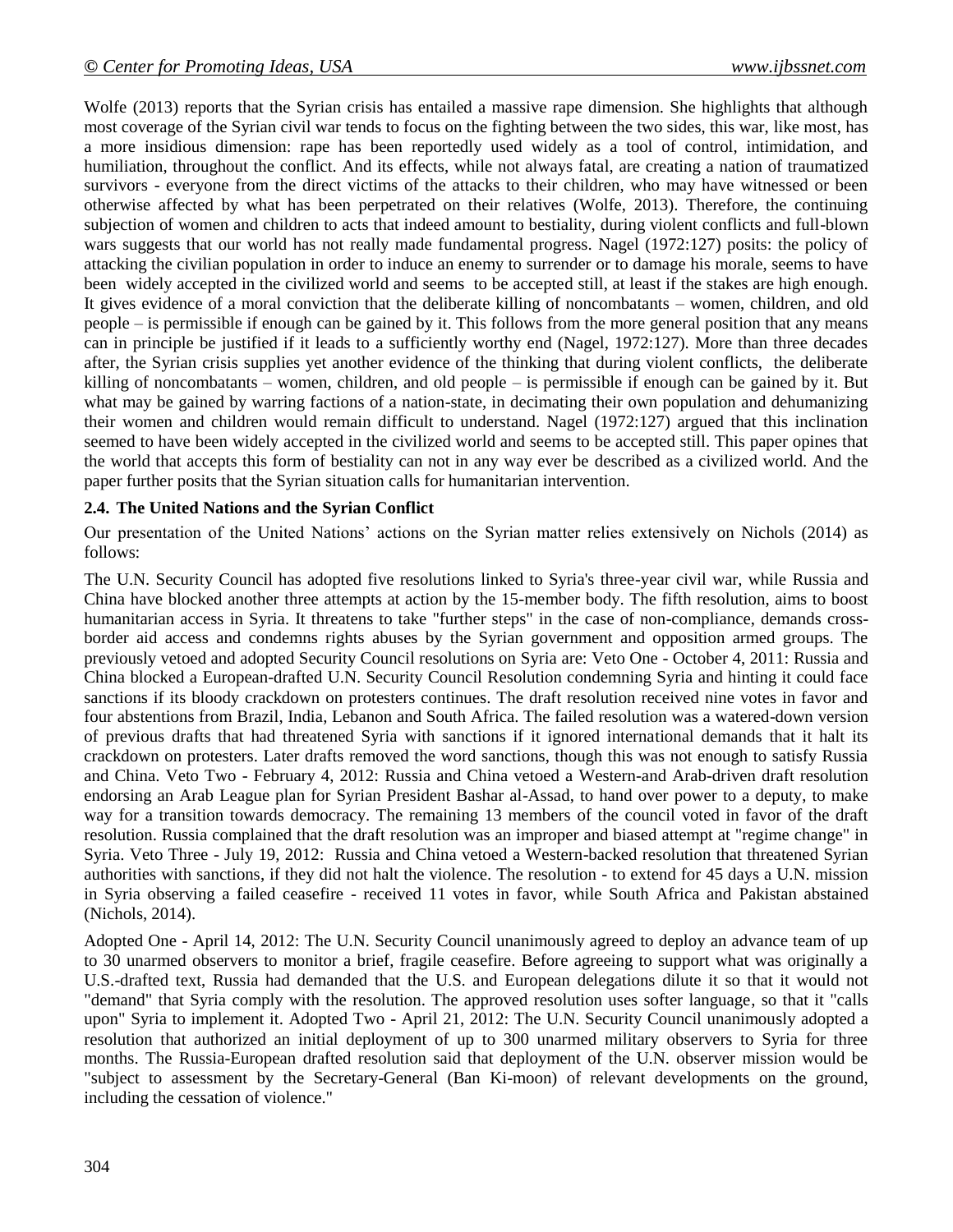It also noted that the cessation of violence by the government and opposition is "clearly incomplete" and warned that the Security Council could consider "further steps" in the event of non-compliance with its terms. Adopted Three - July 20, 2012: The U.N. Security Council voted unanimously to extend the monitoring mission in Syria for a final 30 days (Nichols, 2014).

Adopted Four - September 28, 2013: The U.N. Security Council unanimously adopted a resolution that demanded the eradication of Syria's chemical weapons but did not threaten automatic punitive action against Assad's government if it does not comply. The vote by the Security Council capped weeks of intense diplomacy between Russia and the United States. It was based on a deal between the two countries reached in Geneva earlier in September, following an August 21 sarin nerve gas attack on a Damascus suburb that killed hundreds. The resolution does not authorize automatic punitive action in the form of military strikes or sanctions if Syria does not comply. At Russia's insistence, the resolution makes clear a second council decision would be needed for that. Russia has made clear; however, it would not support the use of force against Assad's government, a close ally (Nichols, 2014).

It is opined in this paper, that in comparative terms, during the Libyan crises of 2011, the United Nations were largely united in their actions against an intransigent Libya, with minimal dissenting voices. In Syria however, it has been curious victory for dissenting voices, in the face of ever escalating tragedy. The thorny question remains: why this prevarication? Why the reluctance to act on the grounds of humanitarian intervention, by the leading international actors?

#### **2.5. The Role of China, Russia and Iran in the Intractability of the Syrian Crises**

Three notable states that their roles in the Syrian crisis have been detrimental to a concerted international action are China, Russia and Iran. According to Mascarenhas (2013), although the U.S. and Britain are making moves to take possible military action in Syria, China and Russia are against any attack on the country. An attack on Syria it must however be pointed out is not the sole viable option for the resolution of the Syrian internecine conflict. Gladstone (2012) had earlier reported as follows: diplomatic efforts at the United Nations Security Council to address the [Syria](http://topics.nytimes.com/top/news/international/countriesandterritories/syria/index.html?inline=nyt-geo) crisis suffered a potentially fatal blow, when [Russia](http://topics.nytimes.com/top/news/international/countriesandterritories/russiaandtheformersovietunion/index.html?inline=nyt-geo) and [China](http://topics.nytimes.com/top/news/international/countriesandterritories/china/index.html?inline=nyt-geo) vetoed a British-sponsored resolution that would have punished the Syrian government with economic sanctions, for failing to carry out a peace plan. It was the third time that Russia and China had vetoed resolutions on Syria since the uprising against President Bashar al-Assad began and the collegial atmosphere in the Security Council chambers was tinged with bitterness and acrimony afterward. Laub and Masters (2013) narrate that both Russia and China have significant economic and military relations with Syria. As permanent members of the UN Security Council, the duo has vetoed three resolutions designed to isolate the Assad regime.

Attempting to fathom a guess for the Russia-Sino veto, Gladstone (2012) suggests: Russia and China, embittered by Security Council actions last year that led to Western military intervention in Libya and the downfall of its longtime leader, Muammar el-Qaddafi, are intent on avoiding a repeat in Syria. They have consistently objected to any resolutions concerning Syria that would impose sanctions or criticize Mr. Assad for his efforts to crush an increasingly violent rebellion against his family's four-decade hold on power. Russia, Mr. Assad's most important foreign backer, has also accused the West of funneling support to Mr. Assad's opponents. According to Brennan (2013), despite Chinese rhetoric of supporting a political solution, its actions suggest otherwise. China has many interests in Syria, which are guiding its actions. Aside from strong economic and military ties to Assad's government, which predate the current crisis, China fears radicalization of its own Sunni-majority Muslim population, some of whom it accuses of travelling to Syria for combat training with the rebels. Assad's survival is also tied up in a Chinese geostrategic consideration of the energy-rich Middle East, whereby supporting Assad is seen as an effective block on Western power in the region. Moreover, the Chinese government is nervous of creating a precedent for intervention on human-rights grounds due to its own insecurities at home (Brennan, 2013). As permanent members of the Security Council, the joint opposing stands of Russia and China, thus remains the most crucial negative factor to a globally concerted action in Syria.

Nader (2013) elaborately describes the stake of Iran in the Syrian crisis as follows: the Islamic Republic of Iran is a crucial player in the current Syrian conflict. Iran is the Syrian regime's biggest supporter, even more so than Russia. Tehran's ties with Damascus have historically been based on shared strategic interests, including thwarting U.S. and Israeli power in the Middle East. Both countries have also relied on each other to balance unfriendly Arab states. The Syrian-Iranian alliance has largely lacked an ideological or religious dimension.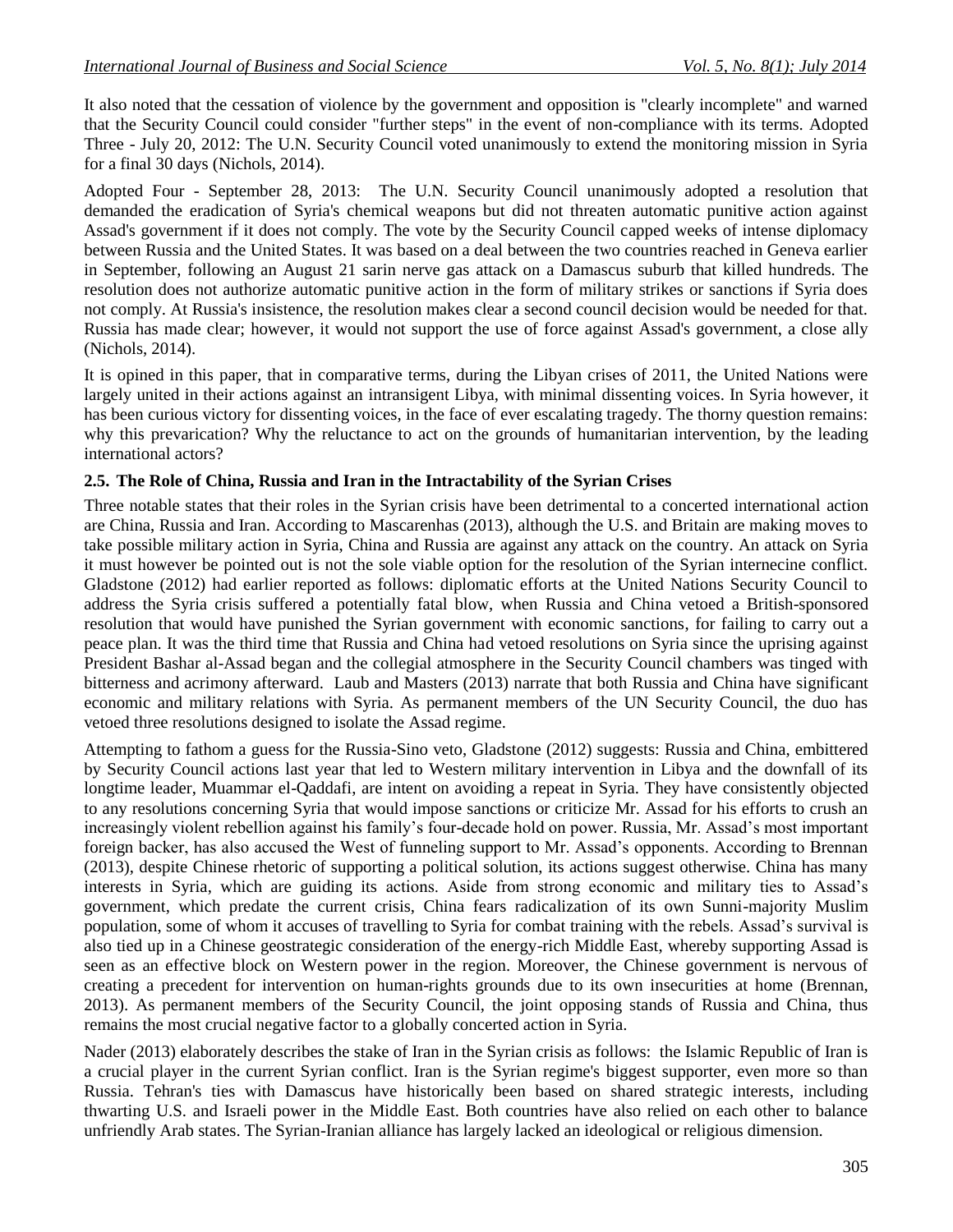The secular Syrian regime is dominated by members of the Alawite sect, which is distantly related to the Shi'a religion practiced by the majority of Iranians. Yet the Islamic Republic, the world's only theocracy, has displayed little religious affinity for the Assad regime. Rather, Tehran views Syria as a strategic gateway to the Arab world, a bulwark against American and Israeli power, and, perhaps most importantly, a crucial link to Lebanese Hezbollah. Syria is also a buffer against internal instability in Iran. Iran's position on Syria is straightforward: It will do its best to keep Bashar Assad in power. But Tehran is smart enough to realize the Syrian regime could be overthrown sooner or later. Hence, Iran has stepped up its support of Alawite and other minority militias, not only to preserve some influence in Syria but also (and more importantly) to maintain a physical connection to Hezbollah, if Assad is overthrown. The Alawites are often referred to as an offshoot of Shi'a Islam, but religion's importance as a bond between Iran and Syria should not be overstated. Some Shi'a clerics, such as the spiritual founder of Hezbollah, Musa al-Sadr, may have recognized Alawites as "true" Shi'a, but the Alawites' more esoteric religious traditions, including the lack of an organized clergy and syncretic beliefs, clearly distinguish them from the Shi'ism prevalent in Iran and Iraq (Nader, 2013).

The close ties between Iran and Syria are based on geopolitics rather than religion. Iran has long viewed Syria as a counterweight to the United States, Israel, and its Arab rivals. Iran's war with Iraq cemented the Iranian-Syrian partnership. The Islamic Republic was regionally isolated due to its efforts to "export" the Iranian Revolution to the Arab world, and major Arab powers, such as Saudi Arabia and Egypt, backed Saddam Hussein during the war. Syria, ruled by Bashar's father, Hafez al-Assad, was the only Middle Eastern state that actively backed Iran during the war. Hafez al-Assad viewed the Baathist regime in Iraq as a major threat to Syrian interests; the Iran-Iraq conflict sapped Iraq's energy and prevented it from focusing on Syria. The Islamic Republic soon thereafter emerged as an influential power in Lebanon, in Syria's backyard. The historic disenfranchisement of the Lebanese Shi'a and Iran's newfound revolutionary zeal allowed Tehran to make major inroads into Lebanon, by helping to create Hezbollah (Nader, 2013). Moreover, Iran and Hezbollah protected Syrian interests in the face of external threats. The 2003 U.S. invasion of Iraq was viewed as a major threat by the Syrian regime, which considered itself a possible target of an American driven regime change. Damascus also saw Hezbollah's 2006 war with Israel as a victory. For the first time since 1973, an Arab armed force had been able to withstand an Israeli assault while inflicting significant casualties. Hezbollah relied heavily on Iranian weapons and military tactics, which enhanced Iran's value in the eyes of the Syrian leadership. Syria's military and security relations with Iran appear to have grown since that conflict. The Islamic Republic, isolated internationally and regionally due its nuclear pursuits, cannot afford to lose Syria as an ally. The fall of the Assad regime would not only affect Tehran's ability to maintain influence in the Arab world, but it would also degrade its ability to sustain Hezbollah militarily. Most of the weapons that Tehran routes to Hezbollah are shipped through Syria. The only other efficient way is through Turkey. Ankara, which competes with Tehran for influence in the Middle East, has prevented Iranian planes and trucks from supplying Syria and Hezbollah through its territory. Iran could supply Hezbollah by sea, but this would take much longer, and Iranian ships would be vulnerable to interdiction. The elimination of the Syrian routes to Hezbollah could prevent Iran from resupplying Hezbollah in a future conflict with Israel. Such a scenario could make Israel more willing to attack not only Hezbollah but also Iran's nuclear facilitates. Hezbollah's thousands of missiles, some of which can reach Tel Aviv and other major Israeli cities, are an important Iranian deterrent against an Israeli attack on its territory (Nader, 2013).

Thus, the notable pro-Syria states in the ongoing crisis would condemn the intervention of the international community, under the pretext of the equality of states in international affairs, and regards for the rights of states to internally resolve their domestic disputes. But there are other extraneous issues, as indicated by the foregoing narrations.

#### *3.0. The Conflict in Syria and the Scenario of a Leaderless* **International Community**

A critical supposition of the net international inaction in Syria is that no one, not even America, has the power in today's world to drive a global agenda (Bremmer, 2013:viii). This scenario indeed translates to a threat of leaderlessness in the international community. In the conflict in Syria, Russia contends that the American interest is regime change. Russia therefore resists regime change in Syria, while the Syrian population is being daily decimated.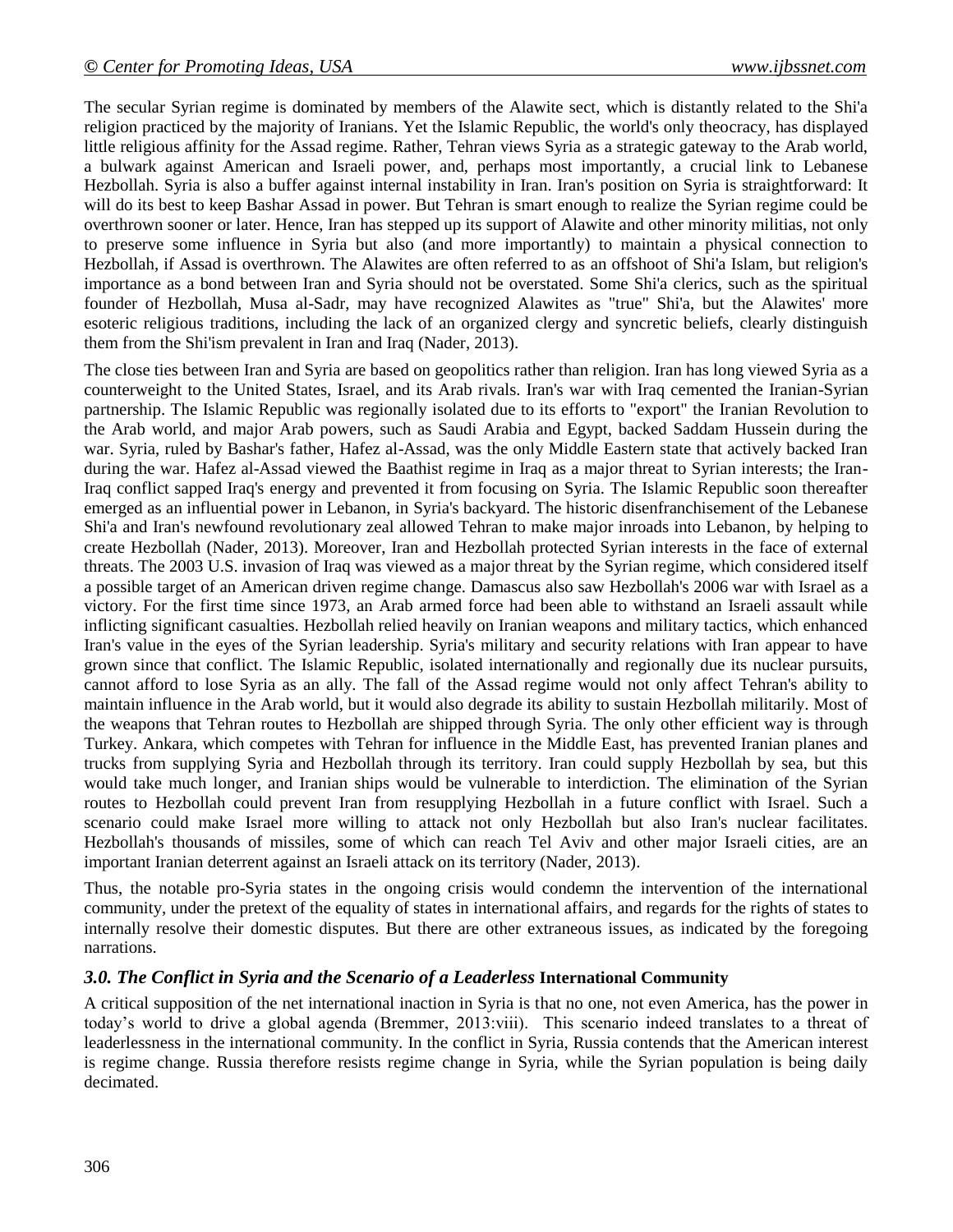In the meantime, the al-Assad regime is engaged in a show of power against her own citizens and the Russians and the Americans are engaged in combatant hints of powerful capabilities, in place of an ability to engender conflict resolution. But the resort to the display of powerful antics is totally unhelpful in the resolution of the Syrian conflict. Above all; the Syrian imbroglio signifies a descent to the specter of a leaderless international community, which further suggests a looming danger of international anarchy.

In further comparing UN's decisive role in Libya, with the dilly dallying in Syria, we look at excerpts from the United Nations' Resolution 1970 (2011), adopted by the Security Council at its 6491st meeting, on 26 February 2011, on the basis of which the international community was galvanized to intervene in the Libyan crisis. The excerpts are as follows:

*The Security Council*, *Expressing* grave concern at the situation in the Libyan Arab Jamahiriya and condemning the violence and use of force against civilians, *Deploring* the gross and systematic violation of human rights, including the repression of peaceful demonstrators, expressing deep concern at the deaths of civilians, and rejecting unequivocally, the incitement to hostility and violence against the civilian population, made from the highest level of the government, *Welcoming* the Human Rights Council Resolution A/HRC/S-15/2 of 25 February 2011, including the decision to urgently dispatch an independent international commission of inquiry to investigate all alleged violations of international human rights law in the Libyan Arab Jamahiriya, to establish the facts and circumstances of such violations and of the crimes perpetrated, and where possible, identify those responsible, *Considering* that the widespread and systematic attacks currently taking place in the Libyan Arab Jamahiriya, against the civilian population may amount to crimes against humanity,

*Expressing concern* at the plight of refugees forced to flee the violence in the Libyan Arab Jamahiriya, *Expressing concern also* at the reports of shortages of medical supplies to treat the wounded, *Recalling* the Libyan authorities' responsibility to protect its population, *Underlining* the need to respect the freedoms of peaceful assembly and of expression, including freedom of the media, *Stressing* the need to hold to account those responsible for attacks, including by forces under their control, on civilians, *Reaffirming* its strong commitment to the sovereignty, independence, territorial integrity and national unity of the Libyan Arab Jamahiriya. *Mindful* of its primary responsibility for the maintenance of international peace and security, under the Charter of the United Nations, *Acting* under Chapter VII of the Charter of the United Nations, and taking measures under its Article 41, *Demands* an immediate end to the violence and calls for steps to fulfill the legitimate demands of the population; etcetera.

In very specific terms, it took the leadership of the United States, to so galvanize the international community, into decisive action in Libya. Similar circumstances are playing out in Syria, as suggested by the text of Resolution 1970 and neither the United States nor any other actor or group of actors seems to be in the lead in chatting a way forward. This scenario of leaderlessness is considered a threat to international peace and security, and if allowed to persist; pockets of power-monger-regimes may begin to task the patience of the international community in waiting to see dictators reform on their own, into some apostles of good governance. In a nutshell, the role of the UN in the Libyan crisis was motivated by humanitarian intervention. The same grounds of intervention are what the Syrian situation critically desires. In the meanwhile, the net position of inaction of the international community in the Syrian crisis, positively relates with the threat of a leaderless international community.

#### *4. Concluding Remarks*

Findings of this study have finally led to the conclusion that the reaction of the international community to the conflict in Syria indicates a net position of inaction. Indeed, the renewed resort to the display of balance of terror and hints of power potentials on the part of Russia and America, are detrimental to the ultimate national interest of Syria. Fundamentally, the issues at stake in the Syrian crisis are Syrian national interests; not Chinese, not Russian nor American or Iranian interests. Russian-American cooperation is indeed, critical to the resolution of the Syrian conflict. In as much as China and Iran are notable state-supporters of the al-Assad regime in Damascus, there is a leeway in a decisive Russian-American understanding, of which the inherent opportunities must be exploited, even with the problematic nuances of the discussions. If a new Russia-America leadership understanding is what it may signify to end the catastrophe in Syria, let it be so realized. The world must begin to totally treat the theory of equality of states as largely anachronistic, except in terms of equality of peaceengendering capabilities.